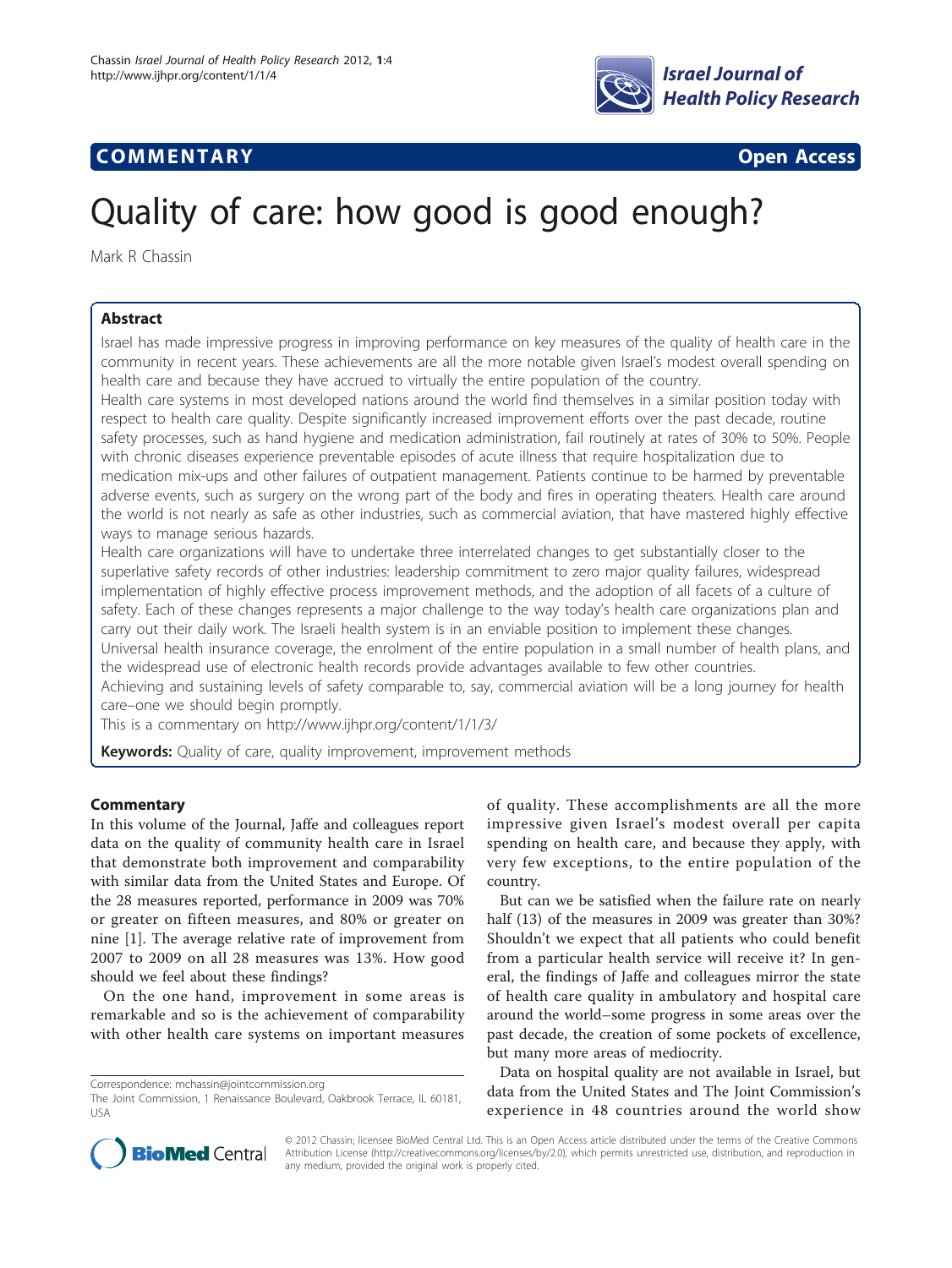broadly similar patterns of quality of care. Speaking bluntly, we observe routine safety processes, such as hand hygiene, medication administration, and communication in care transitions, failing routinely. We continue to experience unacceptably high rates of entirely preventable adverse events: surgical procedures performed on the wrong patient or wrong body part, fires injuring patients in our operating theaters, and suicides of patients while they are under the care of hospitals. Patients with chronic illnesses such as heart failure, diabetes, or chronic lung disease too often experience preventable hospitalizations when errors occur in the management of their typically complex medication regimens or when their outpatient care is not sufficiently comprehensive. For example, many patients with heart failure do not understand their disease well enough to assess early warning signs of decompensation, such as weight gain and swelling around the ankles. Many do not have the specific knowledge they need to reduce the amount of sodium in their diets.

Why? What explains these quality and safety failures? Why isn't health care as safe as commercial air travel? This question is especially apropos today, because of what may fairly be described as the global awakening to the magnitude and ubiquity of health care quality problems that began about 12 years ago, initiated by a report from the US Institute of Medicine [\[2](#page-3-0)]. Before 2000, some could have pleaded ignorance, some were in denial, and some were inclined to see quality problems only in care provided by other physicians, hospitals, or nations. Today, few if any leaders in health care would disagree that quality problems of great magnitude are all around us, and no organization has solved more than a few of them. Internationally, it doesn't seem to matter how a nation organizes, finances, delivers, or pays for health care. The quality problems that occur during the course of health care delivery are extraordinarily similar.

I believe that health care can make the next great strides in improving quality and safety by learning from those organizations and industries that do manage serious hazards extremely well [[3](#page-3-0)]. Known as "high reliability organizations," they comprise a wide variety of different human activities, including commercial aviation, nuclear power, wildland firefighting crews, and aircraft carrier flight deck operations. While few of their specific techniques can be directly applied, without significant translation, in health care settings, the fundamental principles and methods that underlie their success are highly relevant.

Broadly, the lessons from high reliability organizations suggest that health care must embrace three interrelated changes: leadership commitment to zero major quality failures, widespread implementation of highly effective process improvement methods, and the adoption of all

facets of a culture of safety [[4\]](#page-3-0). For many, if not most, health care organizations, these changes require major alterations in strategic planning and daily work.

Leadership commitment means that all elements of leadership (governing body, management, physician and nurse leaders) agree on a long-term goal of achieving zero major quality failures. Such a goal will not be reached quickly. But meaningful progress will be impossible without agreement on that goal. Setting targets for achieving intermediate milestones on the road to the long-term goal may be a useful strategy.

Some may object that zero is unattainable. Several years ago, it seemed impossible that intensive care units could eliminate central line bloodstream infections or ventilator-associated pneumonia. Yet that is exactly what many have achieved and maintained. I do not underestimate the degree of difficulty many organizations will have with this task. Some may need to educate their governing bodies about the magnitude of their quality problems. Some chief executive officers may not be up to the job. Some organizations may find a dearth of physicians or nurses ready to lead in this direction. Building this leadership consensus will tax the change management capacities of many health care organizations. But it is an essential first step.

If we aim for major, unprecedented improvements in quality, we must understand how our current methods of improvement fall short. For many years we have tended to rely on a remarkably singular technique to improve health care quality: the "best practice." This approach works something like this. If one organization reports success in dealing with a recalcitrant problem (say, hand hygiene compliance) with a specific 5-step method, we call that 5-step method a "best practice" and expect all other organizations to deploy it the same way as the original developer and to benefit to exactly the same degree. While this approach has produced some improvement, its limitations have blocked our progress in getting to zero. Complex problems require more sophisticated problem-solving methods than "best practices" permit.

Approaches like lean, six sigma, and systematic approaches to change management are far better suited to the complexities of problems such as communication failures in care transitions and wrong site surgery. In brief, using these tools enables organizations to measure the magnitude of the problem reliably and to identify the key root causes that explain the majority of failures. Improving hand hygiene compliance may require placing hand gel dispensers in convenient locations or improving the education of specific kinds of caregivers about when hand cleaning is necessary. It may also require creating an environment or culture in which all caregivers are encouraged to point out lapses in compliance by anyone else and are protected when they do so. Each of these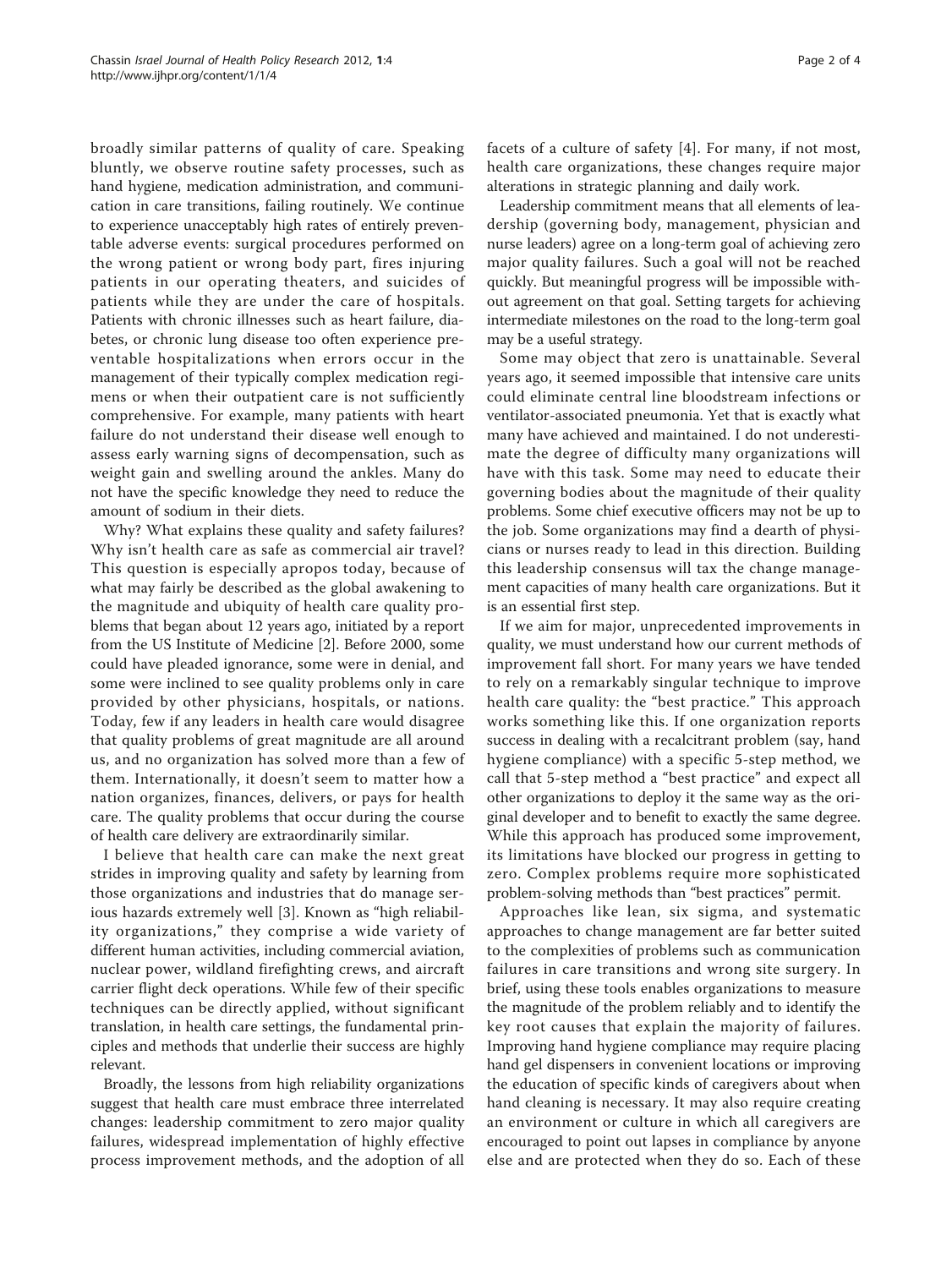root causes requires a very different intervention to eradicate. Typically, three or four specific key root causes explain a majority of the failures. However, experience has shown that different organizations (e.g., hospitals) usually exhibit very different groups of key root causes [[5](#page-3-0)]. This complexity goes a long way toward explaining why the "best practice" approach to improvement so often produces mediocre results. Each organization must identify what its key root causes are for a particular problem so it can customize a set of interventions targeted specifically to those root causes. This approach is highly effective in addressing only the most important causes. It is also highly efficient, because it avoids the wasted effort that attends to deploying parts of a "best practice" that are aimed at causes that are not present.

The last component of the triad of changes is arguably the most difficult for health care organizations to achieve: a fully developed culture of safety [\[6](#page-3-0)]. High reliability organizations sustain their high levels of excellence in large part because all employees are obligated and encouraged to identify and report the smallest safety problems, for example, faulty equipment maintenance, safety protocols that are not properly implemented, or unsafe conditions, as soon as they are apparent. Management uses highly effective tools to fix the problems long before they are likely to lead to harm, when they are far easier to fix, and reports the improvements back to the frontline workers who reported them. Such improvements reinforce the trust of employees in the organization and lead to the continuous identification and remediation of problems that are far upstream from harm. Contrast this scenario with health care, where we are most often in the position of looking backward after a patient has been harmed by a preventable adverse event, trying to figure out why it happened, and devising action plans to prevent future occurrences.

The challenges involved in creating a fully effective safety culture for health care are daunting. They include establishing mechanisms that, on the one hand, encourage and do not punish reporting of unsafe conditions and behaviors, and, on the other hand, hold individuals accountable for adherence to safety protocols and procedures. Balancing learning from the reporting of blameless acts with accountability for blameworthy ones is crucial. Health care organizations must eliminate the widespread occurrence of intimidating behaviors that block reporting [[7\]](#page-3-0). They must also adopt transparent methods for distinguishing the blameless from the blameworthy and apply them equitably across all groups of caregivers.

What is the relevance of this model of improvement for Israel? I believe it is highly relevant. Unlike the United States but in common with European health systems, Israel has virtually eliminated financial barriers to health care at the individual patient level. Remaining barriers in Israel will have more to do with systems of care and how well they function than how they are financed. Further, since virtually all Israelis are members of health plans and because the use of electronic health records is so widespread, Israel has the infrastructure to support a systemwide commitment to high reliability healthcare. This opportunity stands in stark contrast, for example, to the United States with its extreme fragmentation of health care, where several independent physicians may be caring for the same patient and not communicate with or even be known to each other. This endemic lack of capacity to coordinate care has led many observers to refer to US health care as a "nonsystem."

I suggest that one significant next step for Israeli health plans might be to examine some of the lower-performing measures, perhaps influenza vaccination for individuals with asthma (40% in 2009) or adequate blood pressure control in diabetics (68.6% in 2009) [\[1](#page-3-0)]. Choosing which measures in which to invest additional improvement effort will require an important exercise in priority setting. A number of important factors should be considered. How confident are we in the quality of the measure? Said another way, how sure are we that improving performance on the measure will lead directly to improved health outcomes for patients? How much will it likely cost to achieve those improved outcomes? Are the benefits commensurate with the costs?

Using the tools noted above, improvement projects would identify exactly why these processes do not exhibit much higher levels of performance. These causes would be expected to differ by site of care, by patient socioeconomic status, and by race or ethnicity. This approach to improvement is particularly useful in community-based care, where patient choices and behaviors heavily influence adherence to effective treatments. While providers cannot control behaviors that lead to lack of adherence, they can learn why they occur and take steps to remedy underlying problems. For example, the heart failure patient who experiences frequent exacerbations because she is ingesting too much salt in her diet may not know that that behavior leads directly to the fluid overload that worsens her condition. She may not know exactly which foods she should avoid to reduce her sodium intake or how to substitute acceptable low-sodium foods for her present dietary choices. It is this kind of knowledge that is essential to designing effective improvement strategies.

Interventions targeted to the most important specific causes at each site of care would be developed, tested, and proved to reduce the failure rates. The knowledge would be disseminated, not as a list of "best practices" to be implemented everywhere, but rather as solutions targeted to specific causes of failure. Effective dissemination requires each site of care to first identify causes of failure among its patients and then to implement the set of